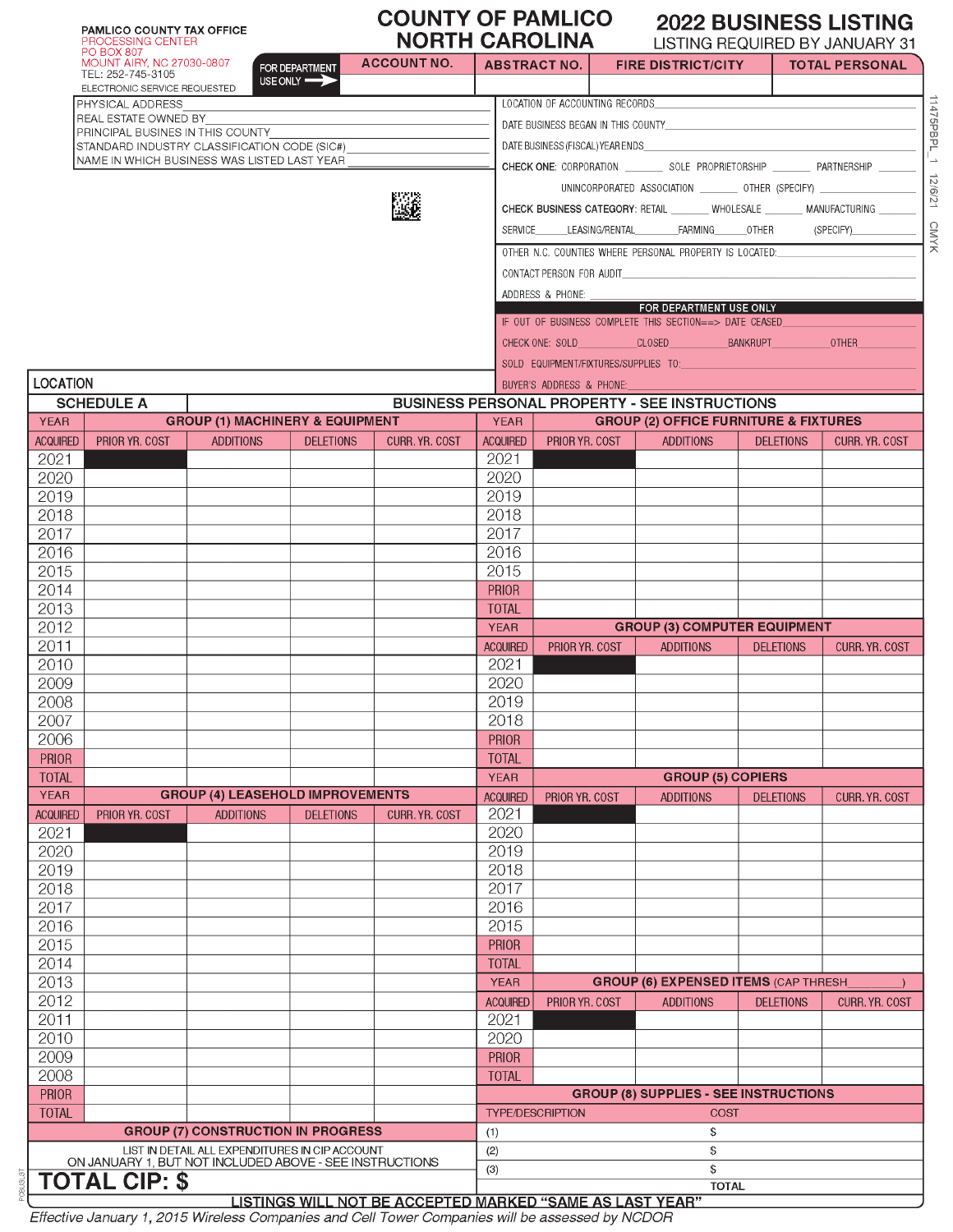## **If you need additional space to list property under schedules B and C, please attach a separate report in the same format as below. Write "see attached" on the schedules if this is necessary.**

|               |              |                                     |                                                                 | SCHEDULE B. AIRCRAFT, MOBILE HOMES & OFFICES List IRP Tags, Permanent Tagged Vehicles, Trailers, and Unregistered Vehicles.                         |             |                         |                         |                |                |                              |                | Rental or Leased Vehicles with U-Drive It Tags Are Exempt From Property Tax, Session Law 2000-2 Gross Receipts Tax Replaces the Ad Valorem Tax Previously Levied On These Vehicles                                                                                                                                                                                       |                                        |
|---------------|--------------|-------------------------------------|-----------------------------------------------------------------|-----------------------------------------------------------------------------------------------------------------------------------------------------|-------------|-------------------------|-------------------------|----------------|----------------|------------------------------|----------------|--------------------------------------------------------------------------------------------------------------------------------------------------------------------------------------------------------------------------------------------------------------------------------------------------------------------------------------------------------------------------|----------------------------------------|
| CAT           |              | <b>MAKE</b>                         |                                                                 | MODEL                                                                                                                                               | <b>YEAR</b> |                         | VIN/SPEC. BODY          |                |                | PRIOR YEAR COST              |                | TITLE#FAA#                                                                                                                                                                                                                                                                                                                                                               | FOR OFFICE USE                         |
|               |              |                                     |                                                                 |                                                                                                                                                     |             |                         |                         |                |                |                              |                |                                                                                                                                                                                                                                                                                                                                                                          |                                        |
|               |              |                                     |                                                                 |                                                                                                                                                     |             |                         |                         |                |                |                              |                |                                                                                                                                                                                                                                                                                                                                                                          |                                        |
|               |              |                                     |                                                                 |                                                                                                                                                     |             |                         |                         |                |                |                              |                |                                                                                                                                                                                                                                                                                                                                                                          |                                        |
|               |              |                                     |                                                                 |                                                                                                                                                     |             |                         |                         |                |                |                              |                |                                                                                                                                                                                                                                                                                                                                                                          |                                        |
|               |              |                                     |                                                                 |                                                                                                                                                     |             |                         |                         |                |                |                              |                |                                                                                                                                                                                                                                                                                                                                                                          |                                        |
|               |              |                                     |                                                                 |                                                                                                                                                     |             |                         |                         |                |                |                              |                |                                                                                                                                                                                                                                                                                                                                                                          |                                        |
|               |              |                                     |                                                                 |                                                                                                                                                     |             |                         |                         |                |                |                              |                |                                                                                                                                                                                                                                                                                                                                                                          |                                        |
|               |              |                                     |                                                                 |                                                                                                                                                     |             |                         |                         |                |                |                              |                |                                                                                                                                                                                                                                                                                                                                                                          |                                        |
|               |              |                                     |                                                                 |                                                                                                                                                     |             |                         |                         |                |                |                              |                |                                                                                                                                                                                                                                                                                                                                                                          |                                        |
|               |              | <b>SCHEDULE C. LEASED EQUIPMENT</b> |                                                                 |                                                                                                                                                     |             |                         |                         |                |                |                              |                |                                                                                                                                                                                                                                                                                                                                                                          |                                        |
|               |              | NAME AND ADDRESS OF OWNER           |                                                                 |                                                                                                                                                     |             | DESCRIPTION OF PROPERTY |                         |                | LEASE # OR     |                              | <b>MONTHLY</b> | IN YOUR POSSESSION ON JANUARY 1 (IF ADDITIONAL SPACE NEEDED-ATTACH SHEET) ATTACH COPIES OF ALL LEASE CONTRACTS.<br><b>COST NEW</b>                                                                                                                                                                                                                                       | <b>START &amp; END</b>                 |
|               |              |                                     |                                                                 |                                                                                                                                                     |             |                         |                         |                | ACCOUNT#       |                              | <b>PAYMENT</b> | (QUOTED)                                                                                                                                                                                                                                                                                                                                                                 | <b>LEASE DATES</b>                     |
|               |              |                                     |                                                                 |                                                                                                                                                     |             |                         |                         |                |                |                              |                |                                                                                                                                                                                                                                                                                                                                                                          |                                        |
|               |              |                                     |                                                                 |                                                                                                                                                     |             |                         |                         |                |                |                              |                |                                                                                                                                                                                                                                                                                                                                                                          |                                        |
|               |              |                                     |                                                                 |                                                                                                                                                     |             |                         |                         |                |                |                              |                |                                                                                                                                                                                                                                                                                                                                                                          |                                        |
|               |              |                                     |                                                                 |                                                                                                                                                     |             |                         |                         |                |                |                              |                | SCHEDULE D. HEAVY EQUIPMENT RENTAL - Short Term Heavy Rental Equipment is exempt from Property Tax Session law 2008 -144 gross receipts tax replace the Ad Valorem tax previously levied on this equipment                                                                                                                                                               |                                        |
|               |              |                                     | <b>SCHEDULE E. BILL BOARDS - Outdoor Advertising Structures</b> |                                                                                                                                                     |             |                         |                         |                |                |                              |                |                                                                                                                                                                                                                                                                                                                                                                          |                                        |
| PANEL         | DOT          |                                     |                                                                 |                                                                                                                                                     |             | <b>BUILD</b>            | CLASS                   | <b>HAGL</b>    | <b>DISPLAY</b> | ILLUMINATED?                 |                | ORIGINAL                                                                                                                                                                                                                                                                                                                                                                 | <b>COUNTY</b>                          |
| <b>NUMBER</b> | PERMIT NO.   |                                     | LOCATION                                                        |                                                                                                                                                     |             | <b>DATE</b>             | AND TYPE                | <b>FEET</b>    | FACE SQ FT     | (YES or NO)                  |                | ELECTRONIC/DIGITAL<br>BILLBOARD EQUIPMENT COST                                                                                                                                                                                                                                                                                                                           | <b>IDENTIFICATION</b><br><b>NUMBER</b> |
|               |              |                                     |                                                                 |                                                                                                                                                     |             |                         |                         |                |                |                              |                |                                                                                                                                                                                                                                                                                                                                                                          |                                        |
|               |              |                                     |                                                                 |                                                                                                                                                     |             |                         |                         |                |                |                              |                |                                                                                                                                                                                                                                                                                                                                                                          |                                        |
|               |              |                                     |                                                                 |                                                                                                                                                     |             |                         |                         |                |                |                              |                |                                                                                                                                                                                                                                                                                                                                                                          |                                        |
|               |              |                                     |                                                                 |                                                                                                                                                     |             |                         |                         |                |                |                              |                |                                                                                                                                                                                                                                                                                                                                                                          |                                        |
|               |              |                                     |                                                                 |                                                                                                                                                     |             |                         |                         |                |                |                              |                | ACQUISITIONS: LIST NEW PROPERTY ACQUISITIONS NOT LISTED ELSEWHERE.  LIST PROPERTY DISPOSED OF DURING THE YEAR                                                                                                                                                                                                                                                            |                                        |
| Year          |              |                                     |                                                                 |                                                                                                                                                     |             |                         | DESCRIPTION OF PROPERTY |                |                |                              |                | <b>COST</b>                                                                                                                                                                                                                                                                                                                                                              | <b>OFFICE</b>                          |
| Acquired      |              |                                     |                                                                 |                                                                                                                                                     |             |                         |                         |                |                |                              |                | <b>NEW</b>                                                                                                                                                                                                                                                                                                                                                               | <b>USE</b>                             |
|               |              |                                     |                                                                 |                                                                                                                                                     |             |                         |                         |                |                |                              |                |                                                                                                                                                                                                                                                                                                                                                                          |                                        |
|               |              |                                     |                                                                 |                                                                                                                                                     |             |                         |                         |                |                |                              |                |                                                                                                                                                                                                                                                                                                                                                                          |                                        |
|               |              |                                     |                                                                 |                                                                                                                                                     |             |                         |                         |                |                |                              |                |                                                                                                                                                                                                                                                                                                                                                                          |                                        |
|               |              |                                     |                                                                 |                                                                                                                                                     |             |                         |                         |                |                |                              |                |                                                                                                                                                                                                                                                                                                                                                                          |                                        |
|               |              |                                     |                                                                 |                                                                                                                                                     |             |                         |                         |                |                |                              |                |                                                                                                                                                                                                                                                                                                                                                                          |                                        |
|               |              |                                     |                                                                 |                                                                                                                                                     |             |                         |                         |                |                |                              |                |                                                                                                                                                                                                                                                                                                                                                                          |                                        |
|               |              |                                     |                                                                 |                                                                                                                                                     |             |                         |                         |                |                |                              |                |                                                                                                                                                                                                                                                                                                                                                                          |                                        |
|               |              | SEE INSTRUCTIONS                    |                                                                 | <b>AFFIRMATION: LISTING FORM MUST BE SIGNED BY LEGALLY AUTHORIZED PERSON</b>                                                                        |             |                         |                         |                |                |                              |                | TO AVOID LATE PENALTY, COMPLETE<br>AND RETURN BY JANUARY 31, 2022                                                                                                                                                                                                                                                                                                        |                                        |
|               |              |                                     |                                                                 |                                                                                                                                                     |             |                         |                         |                |                |                              |                |                                                                                                                                                                                                                                                                                                                                                                          |                                        |
|               |              |                                     |                                                                 |                                                                                                                                                     |             |                         |                         |                |                |                              |                | Under penalties prescribed by law, I hereby affirm that to the best of my knowledge and belief this listing, including any accompanying statements, inventories, schedules, and<br>other information, is true and complete. (If this affirmation is signed by an individual other than the taxpayer, he affirms that he is familiar with the extent and true cost of all |                                        |
|               |              |                                     |                                                                 | the taxpayer's property subject to taxation in this county and that his affirmation is based on all the information of which he has any knowledge.) |             |                         |                         |                |                |                              |                |                                                                                                                                                                                                                                                                                                                                                                          |                                        |
|               |              |                                     |                                                                 |                                                                                                                                                     |             |                         |                         |                |                |                              |                |                                                                                                                                                                                                                                                                                                                                                                          |                                        |
|               |              |                                     |                                                                 |                                                                                                                                                     |             |                         |                         |                |                |                              |                |                                                                                                                                                                                                                                                                                                                                                                          |                                        |
|               |              |                                     |                                                                 |                                                                                                                                                     |             |                         |                         |                |                |                              |                | Listing MUST be signed by A PRINCIPAL OFFICER of the taxpayer or a FULL-TIME employee of the taxpayer who has been officially empowered by the principal officer to                                                                                                                                                                                                      |                                        |
|               |              |                                     |                                                                 | list the property. FORMS WITHOUT PROPER SIGNATURE WILL BE RETURNED. (AGENTS AND CPA'S ARE NOT AUTHORIZED TO SIGN FORM)                              |             |                         |                         |                |                |                              |                |                                                                                                                                                                                                                                                                                                                                                                          |                                        |
|               |              |                                     |                                                                 |                                                                                                                                                     |             |                         |                         |                |                |                              |                |                                                                                                                                                                                                                                                                                                                                                                          |                                        |
|               |              |                                     | SIGNATURE (OWNER/PRINCIPAL OFFICER)                             |                                                                                                                                                     |             |                         | <b>DATE</b>             |                |                | PREPARER OTHER THAN TAXPAYER |                |                                                                                                                                                                                                                                                                                                                                                                          | <b>DATE</b>                            |
|               |              |                                     |                                                                 |                                                                                                                                                     |             |                         |                         |                |                |                              |                |                                                                                                                                                                                                                                                                                                                                                                          |                                        |
|               | PRINTED NAME |                                     |                                                                 |                                                                                                                                                     |             |                         |                         |                |                |                              |                |                                                                                                                                                                                                                                                                                                                                                                          |                                        |
|               |              |                                     |                                                                 |                                                                                                                                                     |             |                         |                         |                |                |                              |                |                                                                                                                                                                                                                                                                                                                                                                          |                                        |
| <b>TITLE</b>  |              |                                     |                                                                 | TELEPHONE NUMBER                                                                                                                                    |             |                         |                         | <b>ADDRESS</b> |                |                              |                | <b>TELEPHONE NUMBER</b>                                                                                                                                                                                                                                                                                                                                                  |                                        |
|               |              |                                     |                                                                 |                                                                                                                                                     |             |                         |                         |                |                |                              |                |                                                                                                                                                                                                                                                                                                                                                                          |                                        |

Any individual who willfully makes and subscribes an abstract listing required by this Subchapter 105-310 (of the Revenue Laws) which he does not believe to be true and correct as to every material matter shall be guilty of Class 2 misdemeanor.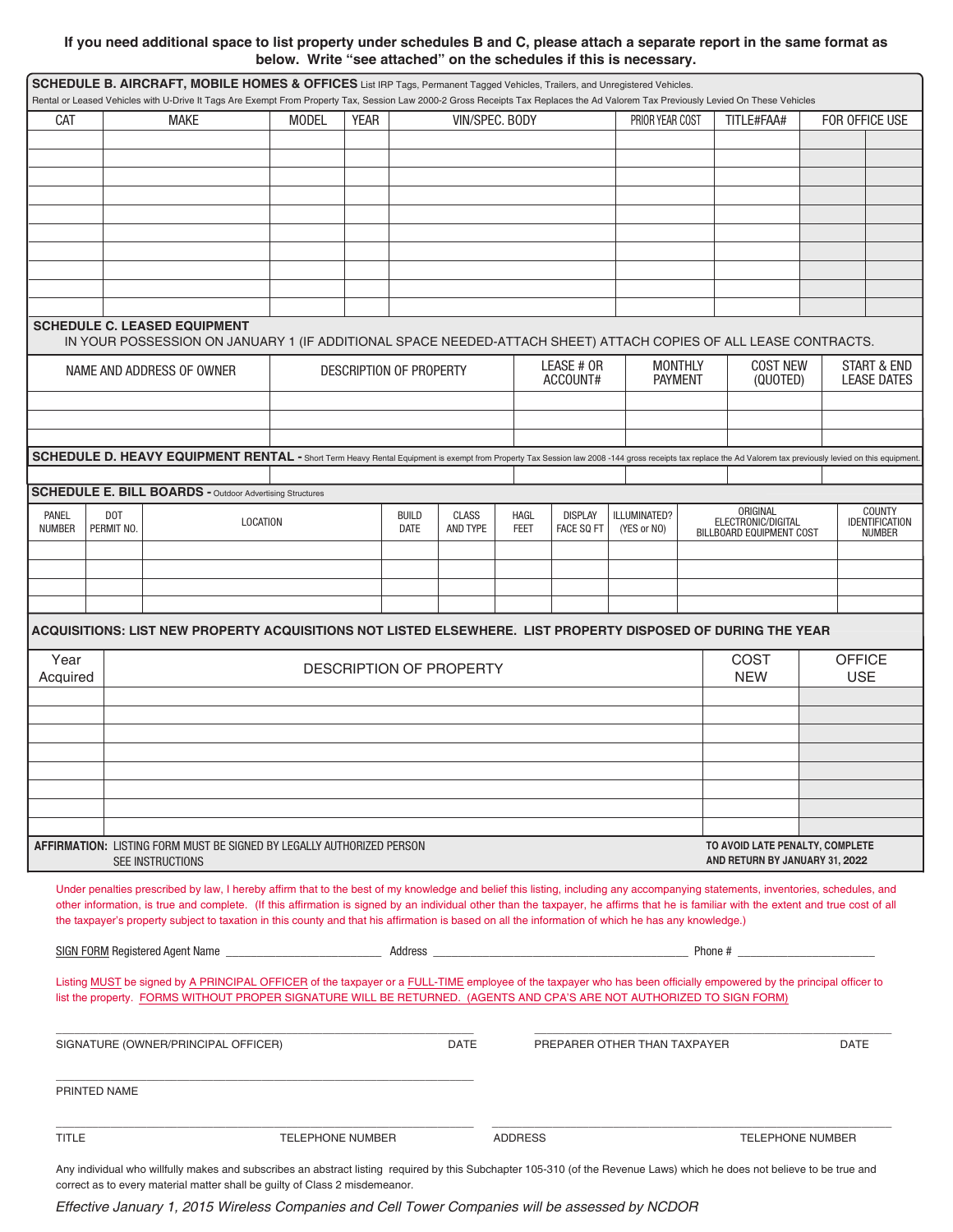## **COUNTY OF PAMLICO NORTH CAROLINA BUSINESS LISTING** (Additional Schedule A)



11475PBPL\_2 12/6/21 CMYK 11475PBPL\_2 12/6/21 CMYK

| <b>SCHEDULE A</b>              |                      |                  |                                            |                   |                                |                      |                  |                                            |                   |
|--------------------------------|----------------------|------------------|--------------------------------------------|-------------------|--------------------------------|----------------------|------------------|--------------------------------------------|-------------------|
| <b>YEAR</b>                    |                      |                  | <b>GROUP (1) MACHINERY &amp; EQUIPMENT</b> |                   | <b>YEAR</b>                    |                      |                  | <b>GROUP (1) MACHINERY &amp; EQUIPMENT</b> |                   |
| <b>ACQUIRED</b>                | <b>PRIOR YR COST</b> | <b>ADDITIONS</b> | <b>DELETIONS</b>                           | <b>TOTAL COST</b> | <b>ACQUIRED</b>                | <b>PRIOR YR COST</b> | <b>ADDITIONS</b> | <b>DELETIONS</b>                           | <b>TOTAL COST</b> |
| 2021                           |                      |                  |                                            |                   | 2021                           |                      |                  |                                            |                   |
| 2020                           |                      |                  |                                            |                   | 2020                           |                      |                  |                                            |                   |
| 2019                           |                      |                  |                                            |                   | 2019                           |                      |                  |                                            |                   |
| 2018                           |                      |                  |                                            |                   | 2018                           |                      |                  |                                            |                   |
| 2017                           |                      |                  |                                            |                   | 2017                           |                      |                  |                                            |                   |
| 2016                           |                      |                  |                                            |                   | 2016                           |                      |                  |                                            |                   |
| 2015                           |                      |                  |                                            |                   | 2015                           |                      |                  |                                            |                   |
| 2014                           |                      |                  |                                            |                   | 2014                           |                      |                  |                                            |                   |
| 2013                           |                      |                  |                                            |                   | 2013                           |                      |                  |                                            |                   |
| 2012                           |                      |                  |                                            |                   | 2012                           |                      |                  |                                            |                   |
| 2011                           |                      |                  |                                            |                   | 2011                           |                      |                  |                                            |                   |
| 2010                           |                      |                  |                                            |                   | 2010                           |                      |                  |                                            |                   |
| 2009                           |                      |                  |                                            |                   | 2009                           |                      |                  |                                            |                   |
| 2008                           |                      |                  |                                            |                   | 2008                           |                      |                  |                                            |                   |
| 2007                           |                      |                  |                                            |                   | 2007                           |                      |                  |                                            |                   |
| 2006                           |                      |                  |                                            |                   | 2006                           |                      |                  |                                            |                   |
| <b>PRIOR</b>                   |                      |                  |                                            |                   | <b>PRIOR</b>                   |                      |                  |                                            |                   |
| <b>TOTAL</b>                   |                      |                  |                                            |                   | <b>TOTAL</b>                   |                      |                  |                                            |                   |
|                                |                      |                  |                                            |                   |                                |                      |                  |                                            |                   |
|                                | <b>SCHEDULE A</b>    |                  |                                            |                   |                                |                      |                  |                                            |                   |
|                                |                      |                  | <b>GROUP (1) MACHINERY &amp; EQUIPMENT</b> |                   |                                |                      |                  | <b>GROUP (1) MACHINERY &amp; EQUIPMENT</b> |                   |
| <b>YEAR</b><br><b>ACQUIRED</b> | <b>PRIOR YR COST</b> | <b>ADDITIONS</b> | <b>DELETIONS</b>                           | <b>TOTAL COST</b> | <b>YEAR</b><br><b>ACQUIRED</b> | <b>PRIOR YR COST</b> | <b>ADDITIONS</b> | <b>DELETIONS</b>                           | <b>TOTAL COST</b> |
|                                |                      |                  |                                            |                   |                                |                      |                  |                                            |                   |
| 2021<br>2020                   |                      |                  |                                            |                   | 2021<br>2020                   |                      |                  |                                            |                   |
|                                |                      |                  |                                            |                   |                                |                      |                  |                                            |                   |
| 2019                           |                      |                  |                                            |                   | 2019                           |                      |                  |                                            |                   |
| 2018<br>2017                   |                      |                  |                                            |                   | 2018                           |                      |                  |                                            |                   |
| 2016                           |                      |                  |                                            |                   | 2017<br>2016                   |                      |                  |                                            |                   |
| 2015                           |                      |                  |                                            |                   | 2015                           |                      |                  |                                            |                   |
| 2014                           |                      |                  |                                            |                   | 2014                           |                      |                  |                                            |                   |
| 2013                           |                      |                  |                                            |                   | 2013                           |                      |                  |                                            |                   |
| 2012                           |                      |                  |                                            |                   | 2012                           |                      |                  |                                            |                   |
| 2011                           |                      |                  |                                            |                   | 2011                           |                      |                  |                                            |                   |
| 2010                           |                      |                  |                                            |                   | 2010                           |                      |                  |                                            |                   |
| 2009                           |                      |                  |                                            |                   | 2009                           |                      |                  |                                            |                   |
| 2008                           |                      |                  |                                            |                   | 2008                           |                      |                  |                                            |                   |
| 2007                           |                      |                  |                                            |                   | 2007                           |                      |                  |                                            |                   |
| 2006                           |                      |                  |                                            |                   | 2006                           |                      |                  |                                            |                   |
| <b>PRIOR</b>                   |                      |                  |                                            |                   | <b>PRIOR</b>                   |                      |                  |                                            |                   |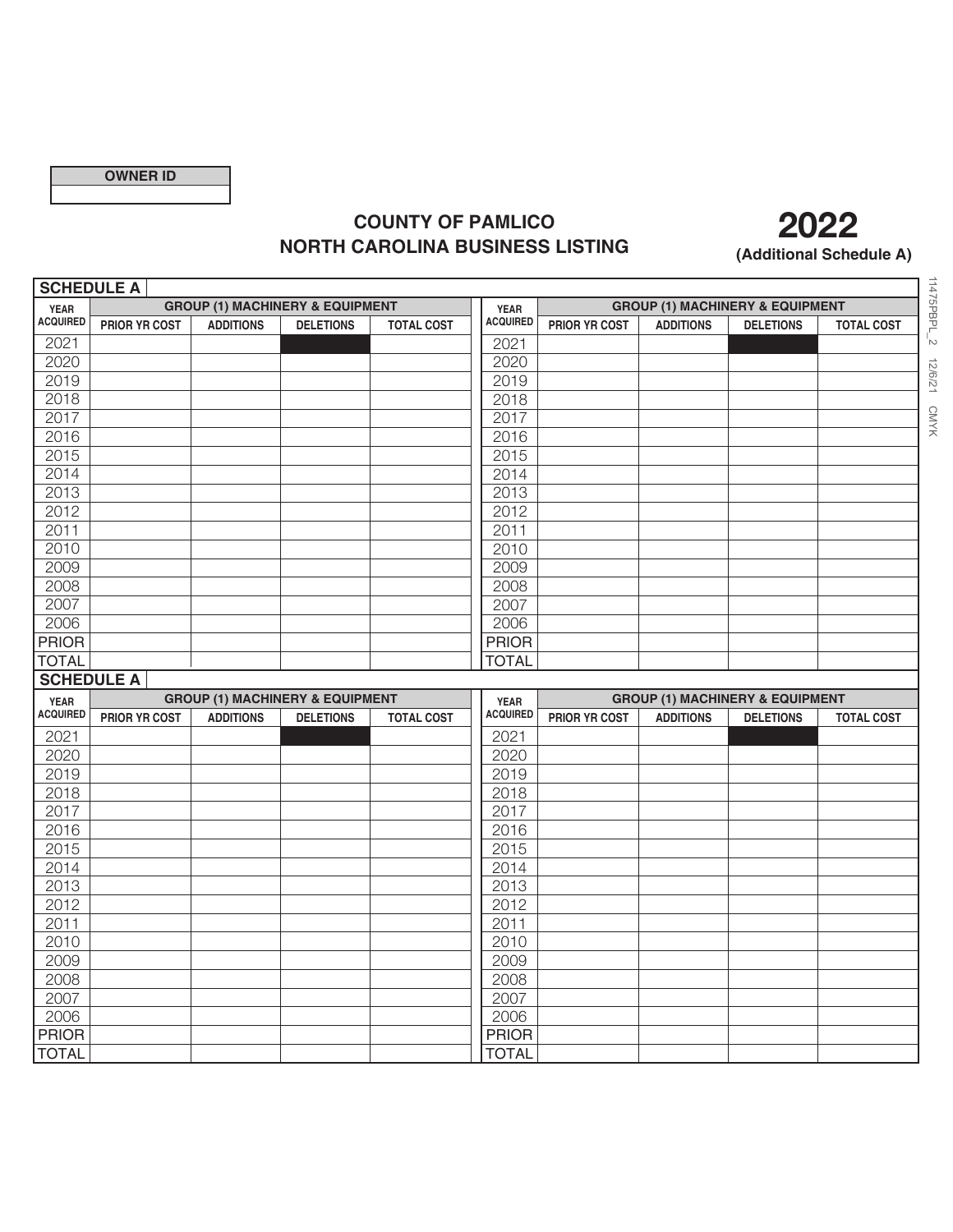## **COUNTY OF PAMLICO NORTH CAROLINA BUSINESS LISTING**

## **2020 2022(Additional Schedule B)**

**SCHEDULE B. AIRCRAFT, MOBILE HOMES & OFFICES List IRp Tags, permanent Tagged Vehicles, Trailers, and Unregistered Vehicles. Rental or Leased Vehicles with U-Drive It Tags Are Exempt From property Tax, Session Law 2000-2 Gross Receipts Tax Replaces the Ad Valorem Tax previously Levied On These Vehicles** CAT MAKE MODEL YEAR VIN/SPEC. BODY PRIOR YEAR COST TITLE#FAA# FOR OFFICE USE